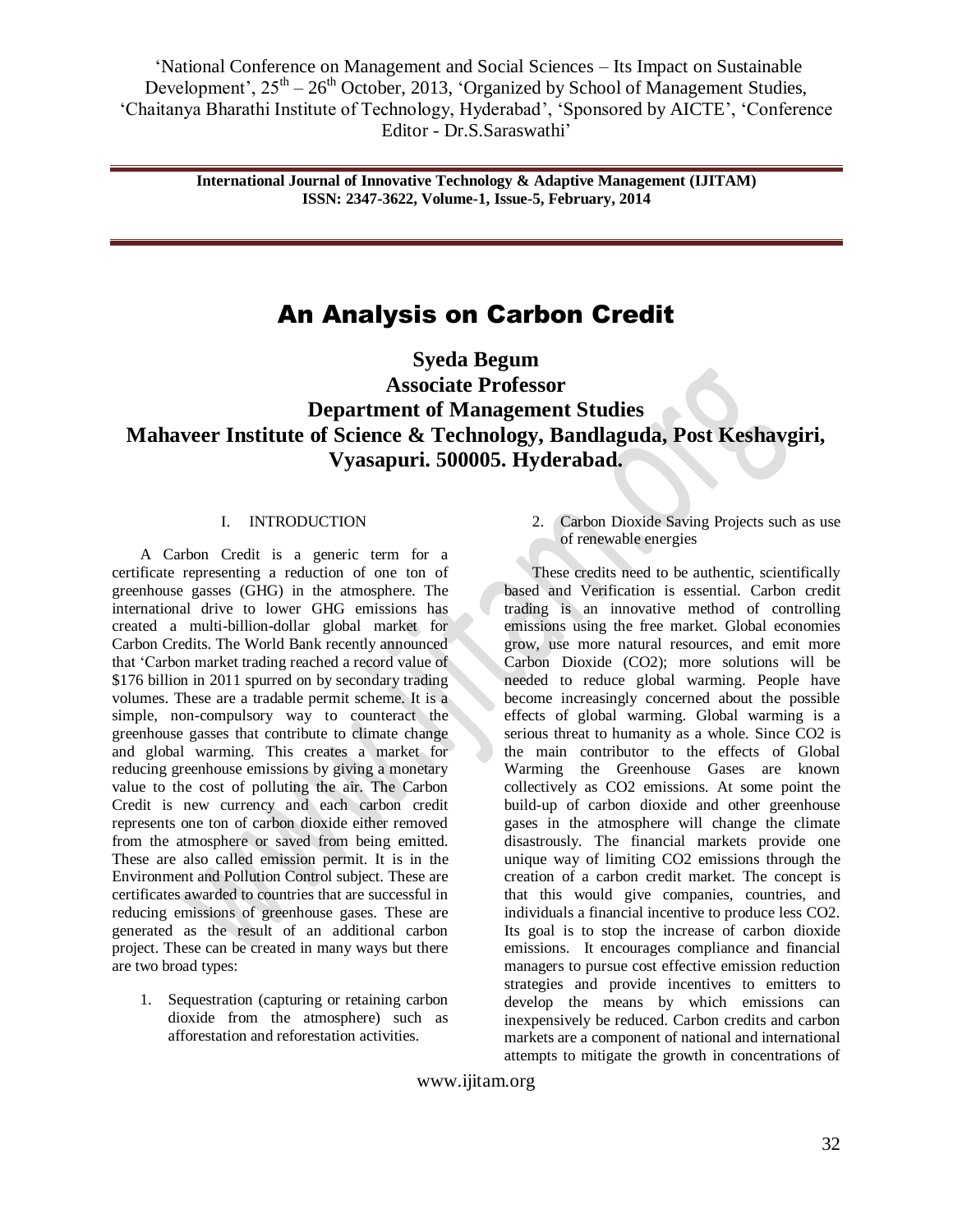> **International Journal of Innovative Technology & Adaptive Management (IJITAM) ISSN: 2347-3622, Volume-1, Issue-5, February, 2014**

greenhouse gases (GHGs). One carbon credit is equal to one metric tonne of carbon dioxide, or in some markets, carbon dioxide equivalent gases. Carbon trading is an application of an emissions trading approach. Greenhouse gas emissions are capped and then markets are used to allocate the emissions among the group of regulated sources. The goal is to allow market mechanisms to drive industrial and commercial processes in the direction of low emissions or less carbon intensive approaches than those used when there is no cost to emitting carbon dioxide and other GHGs into the atmosphere. Since GHG mitigation projects generate credits, this approach can be used to finance carbon reduction schemes between trading partners and around the world.

There are also many companies that sell carbon credits to commercial and individual customers who are interested in lowering their carbon footprint on a voluntary basis. These carbons off setters purchase the credits from an investment fund or a carbon development company that has aggregated the credits from individual projects. Buyers and sellers can also use an exchange platform to trade, such as the Carbon Trade Exchange, which is like a stock exchange for carbon credits. The quality of the credits is based in part on the validation process and sophistication of the fund or development company that acted as the sponsor to the carbon project. This is reflected in their price; voluntary units typically have less value than the units sold through the rigorously validated Clean Development Mechanism.

## II. OBJECTIVE OF THE STUDY

To study the evolution of carbon credits in India & also to ascertain the impact of oil and gas, power on Carbonex, Greenex & Sensex.

## II. SCOPE OF THE STUDY

Carbon Credits as dependent variable on other factors like Carbonex, Greenex, Sensex, Oil & Gas Prices, Power, etc. exclusively and their mutual variations. The data is collected from BSE/NSE which includes average monthly data for 15 values.

## III. NEED FOR THE STUDY

Carbon credit trading can open up a new cash source to companies who are able to maintain their emission levels well within the permissible limits. The overall ecological balance is preserved. The company or country gets rewarded for applying clean technology in its production process. A much better corporate and social image which wins public approval. Encourages activities like tree plantings which would help reduce soil salinity, improve water quality and enhance biodiversity.

## IV. RESEARCH METHODOLOGY - DATA **SOURCE**

This study is based on Primary data which includes daily indices' monthly averages of all the factors (Carbonex, Greenex, Oil & Gas, Power, & Carbonex) with BSE from 3 Dec' 2012 to 28 Feb'13.

## V. STATISTICAL TOOL

The statistical tools used for analysis are Skewness, Kurtosis & Correlation to establish relations between all these factors considered to check the validity of the correlation.

## VI. LIMITATIONS

It is found that administering transactions with Carbon Credits becomes very difficult as it is on wide global Scale. Hence chances of fraudulence go up. On a market level, capped companies are at a competitive disadvantage against that Uncapped because firstly they are giving off deadly emissions at a much higher rate than what is allowed and secondly they have to pay uncapped countries and buy their Extra credits from them. Also there is only ONE internationally agreed mechanism-The Kyoto Protocol. If the UNFCCC comes up with a few more, then certain parts of the world can be looked after by any one such mechanism. Hence fraudulence chances can be reduced to a Great extent. **BSE's popular**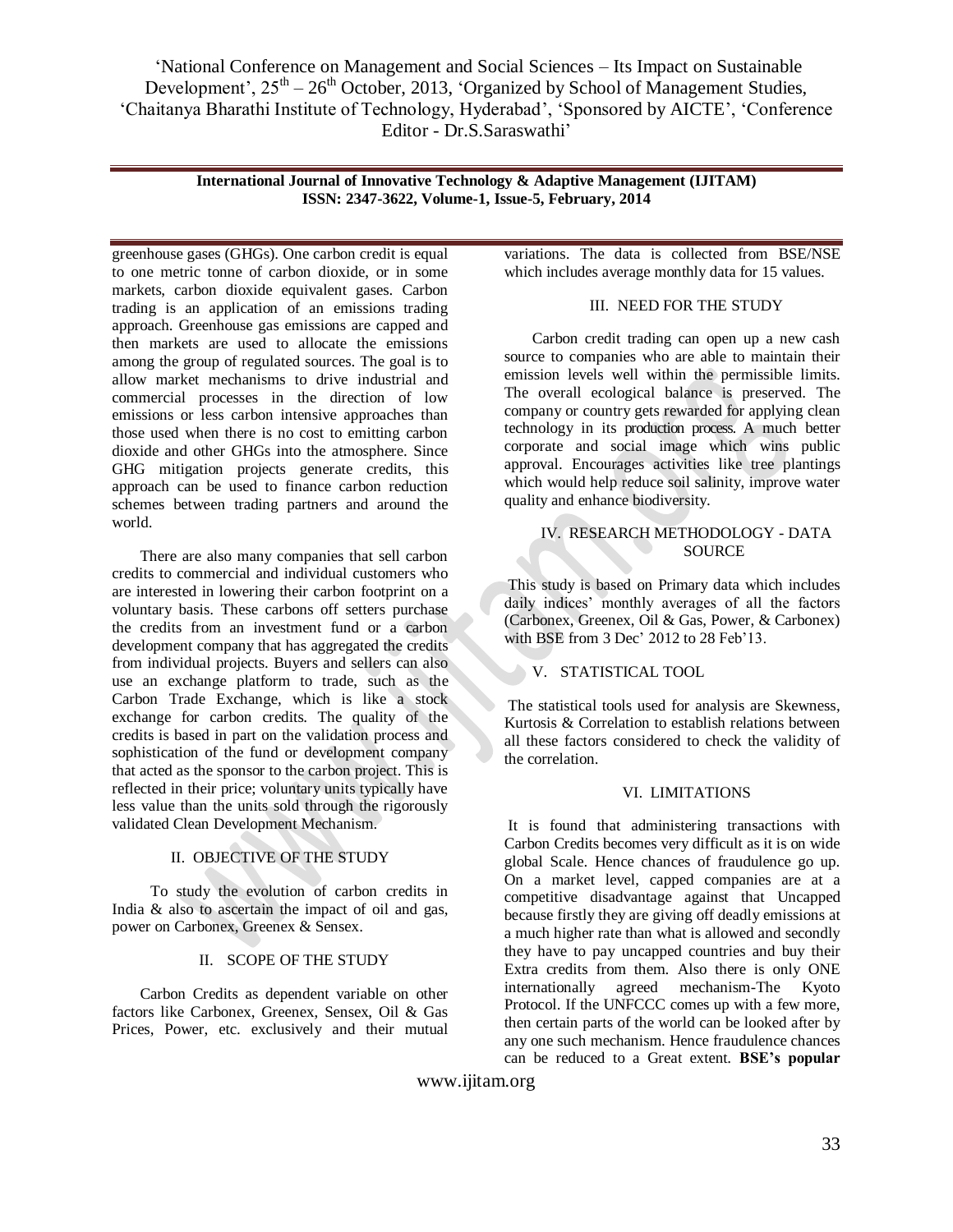> **International Journal of Innovative Technology & Adaptive Management (IJITAM) ISSN: 2347-3622, Volume-1, Issue-5, February, 2014**

**equity index - the S&P BSE SENSEX** - is India's most widely tracked stock market benchmark index. It is traded internationally on the EUREX as well as leading exchanges of the BRICS nations (Brazil, Russia, India, China and South Africa).

## VII. THEORITICAL FRAMEWORK

#### **Information on Kyoto protocol**

**The Kyoto Protocol to the United Nations Framework Convention on Climate Change** (UNFCCC) is an international treaty that sets binding obligations on industrialized countries to reduce emissions of [Green House Gases.](../../My%20Documents/AppData/Roaming/Microsoft/Word/Green%20House%20Gases) The UNFCCC is an environmental treaty with the goal of preventing "dangerous" anthropogenic (i.e., human-induced) interference of the climate system. 190 countries (all UN members, except Afghanistan, Andorra, Canada, South Sudan and the United States), as well as the European Union are Parties to the Protocol. The United States signed but did not ratify the Protocol and Canada withdrew from it in 2011. The Protocol was adopted by Parties to the UNFCCC in 1997, and entered into force in 2005. As part of the Kyoto Protocol, many developed countries have agreed to legally binding limitations/reductions in their emissions of greenhouse gases in two commitments periods. The first commitment period applies to emissions in 2008-2012, and the second commitment period applies to emissions in 2013-2020. The protocol was amended in 2012 to accommodate the second commitment period, but this amendment has (as of January 2013) not entered into legal force. 37 countries with binding targets in the second commitment period are Australia, all members of the European Union, Belarus, Croatia, Iceland, Kazakhstan, Norway, Switzerland, and Ukraine. Belarus, Kazakhstan and Ukraine have stated that they may withdraw from the Protocol or not put into legal force the Amendment with second round targets. Japan, New Zealand, and Russia have participated in Kyoto's first-round but have not taken on new targets in the second commitment period. Other developed countries without second-round targets are Canada (which withdrew from the Kyoto

Protocol in 2012) and the United States (which has not ratified the Protocol).

In Doha, Qatar, on 8 December 2012, the "**[Doha](http://unfccc.int/kyoto_protocol/doha_amendment/items/7362.php)  [Amendment to the Kyoto Protocol](http://unfccc.int/kyoto_protocol/doha_amendment/items/7362.php)**" was adopted. The amendment include New commitments for Annex I Parties to the Kyoto Protocol who agreed to take on commitments in a second commitment period from 1 January 2013 to 31 December 2020.International [Emission](http://en.wikipedia.org/wiki/Emissions_trading) trading allows [developed countries](http://en.wikipedia.org/wiki/Developed_countries) to trade their commitments under the Kyoto Protocol. They can trade emissions quotas among themselves, and can also receive credit for financing emissions reductions in developing countries. Developed countries may use emissions trading until late 2014 or 2015 to meet their firstround targets. [Developing countries](http://en.wikipedia.org/wiki/Developing_countries) do not have binding targets under the Kyoto Protocol, but are still committed under the treaty to reduce their emissions. Actions taken by developed and developing countries to reduce emissions include support for [renewable](http://en.wikipedia.org/wiki/Renewable_energy)  [energy,](http://en.wikipedia.org/wiki/Renewable_energy) improving energy efficiency, and reducing [deforestation](http://en.wikipedia.org/wiki/Deforestation) Under the Protocol, emissions of developing countries are allowed to grow in accordance with their development needs. The treaty recognizes that developed countries have contributed the most to the anthropogenic build-up of [carbon](http://en.wikipedia.org/wiki/Carbon_dioxide)  [dioxide](http://en.wikipedia.org/wiki/Carbon_dioxide) in the atmosphere (around 77% of emissions between 1750 and 2004), and that carbon dioxide emissions per person in developing countries (2.9 tonnes in 2010) are, on average, lower than emissions per person in developed countries (10.4 tonnes in 2010). A number of developed countries have commented that the Kyoto targets only apply to a small share of annual global emissions. Countries with second-round Kyoto targets made up 13.4% of annual global anthropogenic greenhouse gas emissions in  $2010$ .<sup>[</sup> Many developing countries have emphasized the need for developed countries to have strong, binding emissions targets. At the global scale, existing policies appear to be too weak to prevent global warming exceeding 2 or 1.5 degrees Celsius, relative to the pre-industrial level

**Kyoto protocol serves three purposes:** 1.Avoids restrictions on growth because pollution is strongly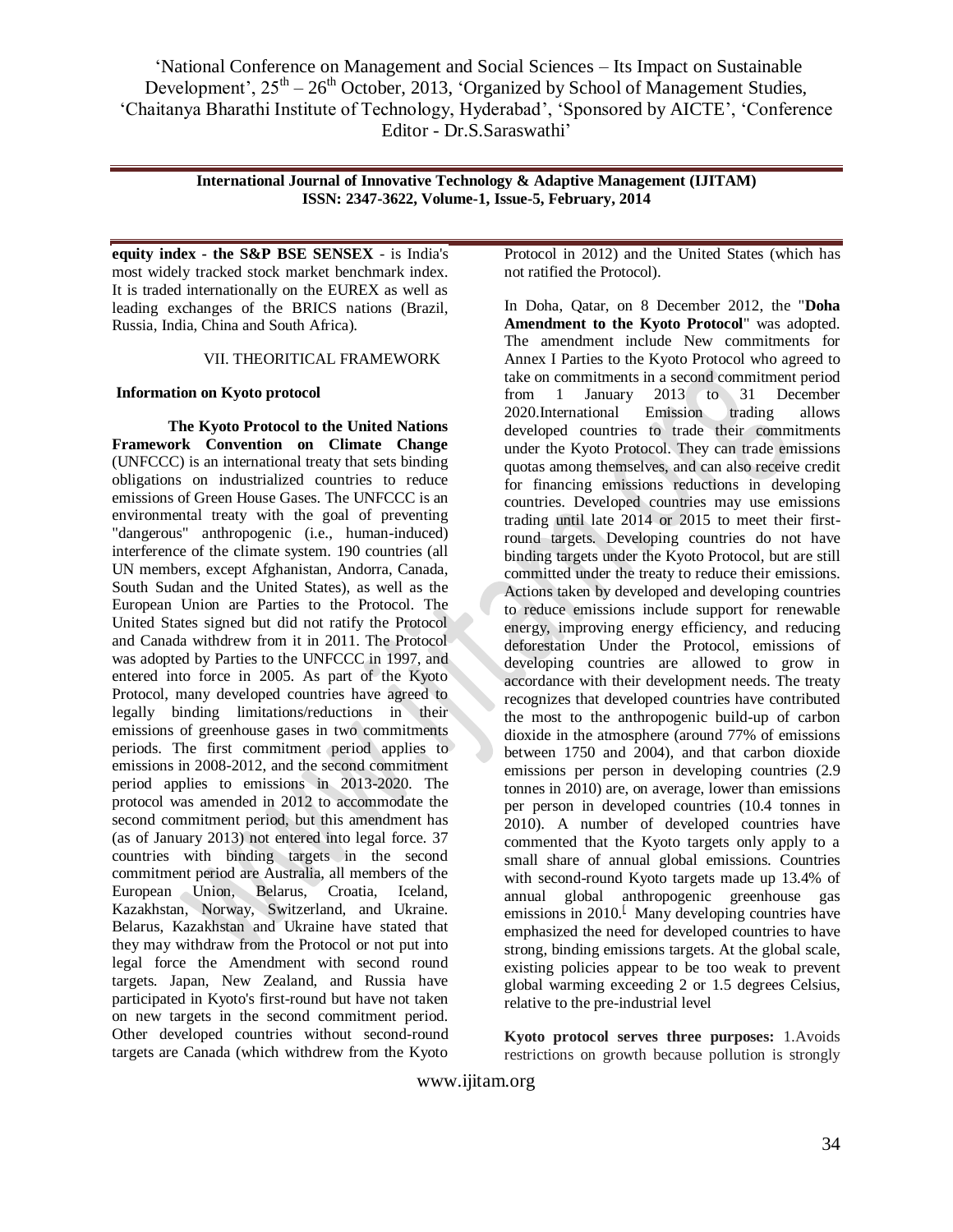> **International Journal of Innovative Technology & Adaptive Management (IJITAM) ISSN: 2347-3622, Volume-1, Issue-5, February, 2014**

linked to industrial growth, and developing economies can potentially grow very fast. 2. It means that they cannot sell emissions credits to industrialized nations to permit those Nations to overpollute.3.They get money and technologies from the developed countries in Annex II.

**KYOTO's Flexible Mechanism:** The Kyoto Protocol provides for three mechanisms that enable countries or operators in developed countries to acquire greenhouse gas reduction credits. Under **Joint Implementation (JI),**a developed country with relatively high costs of domestic greenhouse reduction would set up a project in another developed country. Under the **Clean Development Mechanism (CDM),** a developed country can 'sponsor' a greenhouse gas reduction project in a developing country where the cost of greenhouse gas reduction project activities is usually much lower, but the atmospheric effect is globally equivalent. The developed country would be given credits for meeting its emission reduction targets, while the developing country would receive the capital investment and clean technology or beneficial change in land use. Under **International Emissions Trading (IET),** countries can trade in the international carbon credit market to cover their shortfall in allowances. Countries with surplus credits can sell them to countries with capped emission commitments under the Kyoto Protocol. These carbon projects can be created by a national government or by an operator within the country. In reality, most of the transactions are not performed by national governments directly, but by operators who have been set quotas by their country.

## **Facts and Figures on Carbon Credits:**

1. According to World Bank estimates, India coul d em erge as one of the beneficiaries accounting for 25 per cent of the total world carbon trade.

2. India is considered one of the largest beneficiaries in carbon credit trade accounting for about \$5bn annually 27 billion tonnes of GHG are being produced.

3. 175 countries that account for 60% of the global emission are now cutting their green house gas emission.

U.S. has not ratified the protocol despite being the single largest emitter, accounting for 30.3% of global emissions.

4. Further, the number of approved project from India stands at 753+

5. The total number of CDM projects registered with CDM-EB has reached 1056 with Indian CDM Projects leading and CERs issued are 143,760,593. India is the largest supplier of CERs after China.

**SETTING A MARKET PRICE FOR CARBON:**  Unchecked, energy use and hence emission levels are predicted to keep rising over time. Thus the number of companies needing to buy credits will increase, and the rules of [supply and demand](http://en.wikipedia.org/wiki/Supply_and_demand) will [push up the](http://en.wikipedia.org/wiki/Elasticity_(economics))  [market price,](http://en.wikipedia.org/wiki/Elasticity_(economics)) encouraging more groups to undertake environmentally friendly activities that create carbon credits to sell. An individual allowance, such as an [Assigned amount unit](http://en.wikipedia.org/wiki/Assigned_amount_units) (AAU) or its near-equivalent European Union Allowance (EUA) may have a different market value to an offset such as a CER. This is due to the lack of a developed secondary market for CERs, a lack of homogeneity between projects which causes difficulty in pricing, as well as questions due to the principle of [supplementarity](http://en.wikipedia.org/wiki/Supplementarity) and its lifetime. Additionally, offsets generated by a carbon [project](http://en.wikipedia.org/wiki/Carbon_project) under the Clean Development Mechanism are potentially limited in value because operators in the EU ETS are restricted as to what percentage of their allowance can be met through these flexible mechanisms. Yale University economics professor [William Nordau"s](http://en.wikipedia.org/wiki/William_Nordhaus) argues that the price of carbon needs to be high enough to motivate the changes in behavior and changes in economic production systems necessary to effectively limit emissions of [greenhouse gases.](http://en.wikipedia.org/wiki/Greenhouse_gases) Raising the price of carbon will achieve four goals. First, it will provide signals to consumers about what goods and services are high-carbon ones and should therefore be used more sparingly. Second, it will provide signals to producers about which inputs use more carbon (such as coal and oil) and which use less or none (such as natural gas or nuclear power), thereby inducing firms to substitute low-carbon inputs. Third, it will give market incentives for inventors and innovators to develop and introduce low-carbon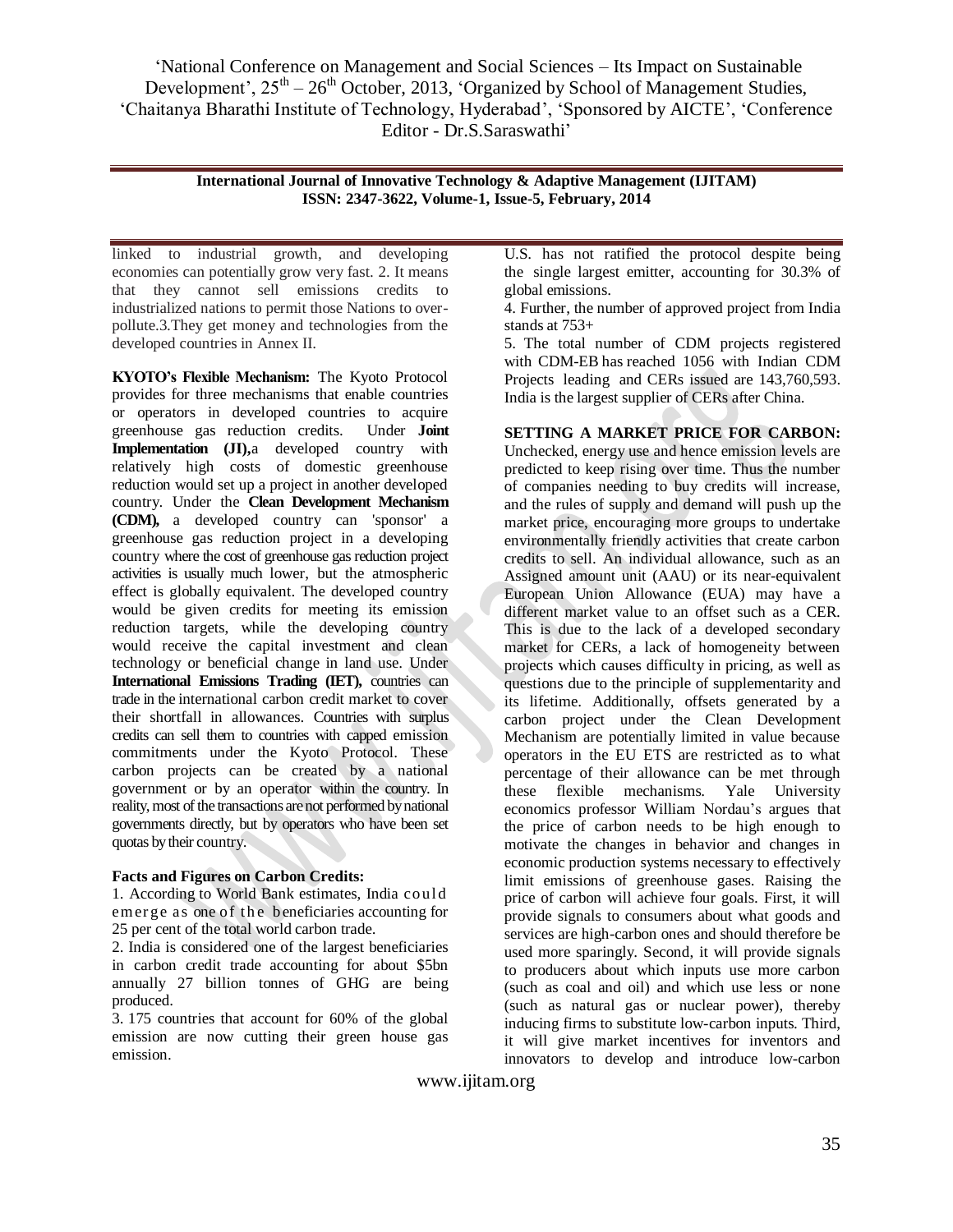> **International Journal of Innovative Technology & Adaptive Management (IJITAM) ISSN: 2347-3622, Volume-1, Issue-5, February, 2014**

products and processes that can replace the current generation of technologies. Fourth, and most important, a high carbon price will economize on the information that is required to do all three of these tasks. Through the market mechanism, a high carbon price will raise the price of products according to their carbon content. Ethical consumers today, hoping to minimize their "carbon footprint," have little chance of making an accurate calculation of the relative carbon use in, say, driving 250 miles as compared with flying 250 miles. A harmonized carbon tax would raise the price of a good proportionately to exactly the amount of  $CO<sub>2</sub>$  that is emitted in all the stages of production that are involved in producing that good. If 0.01 of a ton of carbon emissions results from the wheat growing and the milling and the trucking and the baking of a loaf of bread, then a tax of \$30 per ton carbon will raise the price of bread by \$0.30. The "carbon footprint" is automatically calculated by the price system. Consumers would still not know how much of the price is due to carbon emissions, but they could make their decisions confident that they are paying for the social cost of their carbon footprint. Nordau's has suggested, based on the social cost of carbon

emissions, which an optimal price of carbon is around \$30 (US) per ton and will need to increase with inflation. The social cost of carbon is the additional damage caused by an additional ton of carbon emissions. The optimal carbon price, or optimal carbon tax, is the market price (or carbon tax) on carbon emissions that balance the incremental costs of reducing carbon emissions with the incremental benefits of reducing climate damages. If a country wished to impose a carbon tax of \$30 per ton of carbon, this would involve a tax on gasoline of about 9 cents per gallon. Similarly, the tax on coalgenerated electricity would be about 1 cent per kWh, or 10 percent of the current retail price. At current levels of carbon emissions in the United States, a tax of \$30 per ton of carbon would generate \$50 billion of revenue per year.

# VII. DATA ANALYSIS AND INTERPRETATIONS

**A: Factors:** Carbonex ,Sensex, Greenex, Oil & Gas, Power & **B** : Table: Sample Values of the factors Carbonex, Sensex, Greenex, Oil & Gas, Power. The data is drawn on MicrosoftExel sheet for formulating the skewness,kurtosis& Correlation of the above sample value of the factors.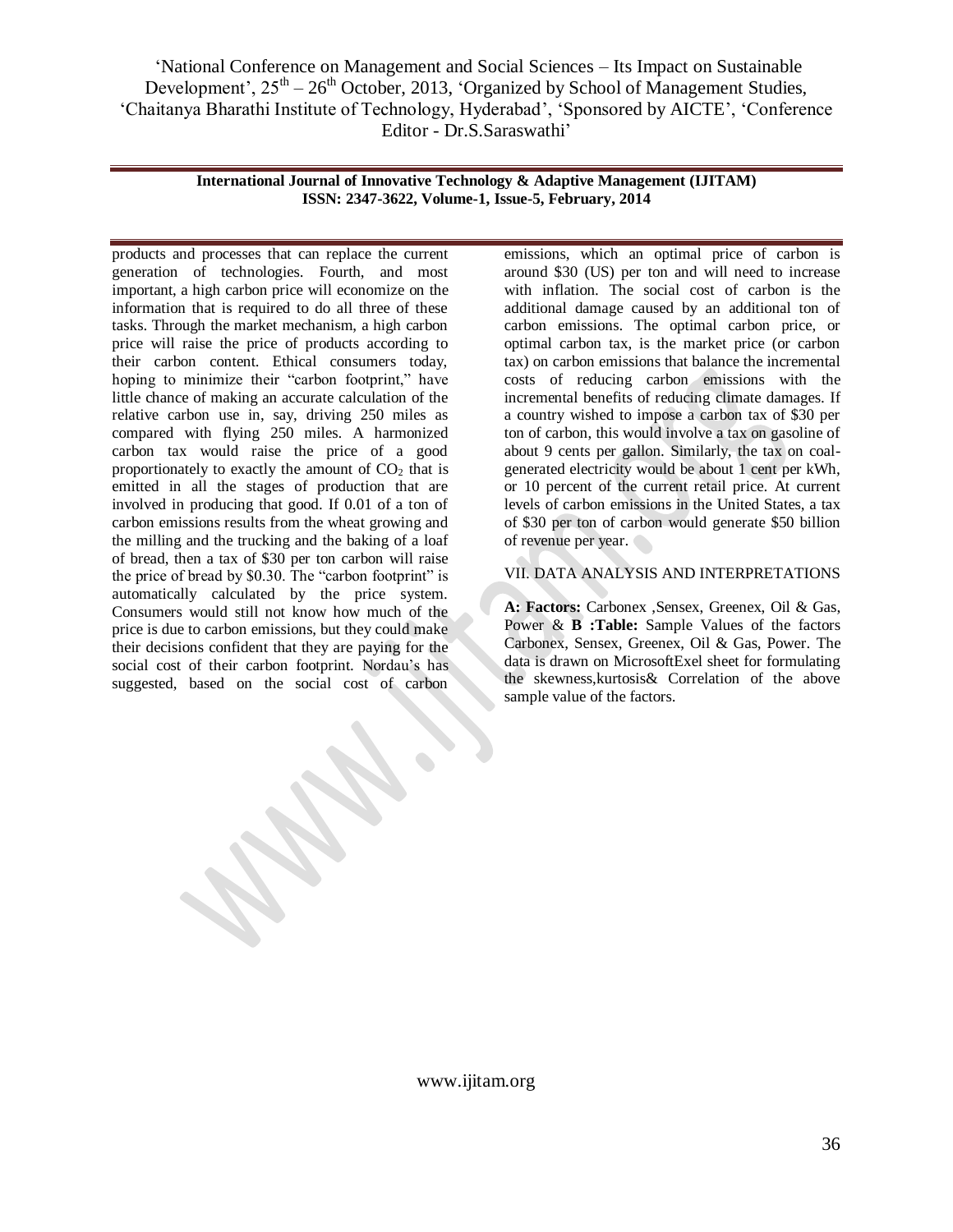## **International Journal of Innovative Technology & Adaptive Management (IJITAM) ISSN: 2347-3622, Volume-1, Issue-5, February, 2014**

|                                   | Carbon           | Power              | Oil and Gas Greenex |                    | Sensex               |  |
|-----------------------------------|------------------|--------------------|---------------------|--------------------|----------------------|--|
| Date                              | Close            | Close              | Close               | Close              | Close                |  |
| $3-Dec-12$                        | 959.49           | 1993.22            | 8291.1              | 1575.62            | 19305.32             |  |
| $4-Dec-12$                        | 962.47           | 2009.86            | 8421.52             | 1579.59            | 19348.12             |  |
| $5-Dec-12$                        | 965.01           | 2000.62            | 8483.73             | 1588.68            | 19391.86             |  |
| $6-Dec-12$                        | 970.65           | 2024.28            | 8554.83             | 1601.79            | 19486.8              |  |
| $7 - Dec-12$                      | 966.44           | 2019.95            | 8510.77             | 1596.32            | 19424.1              |  |
| $10 - Dec-12$                     | 966.51           | 2014.87            | 8449.23             | 1603.89            | 19409.69             |  |
| $11 - Dec-12$                     | 964.8            | 1993.63            | 8373.63             | 1601.38            | 19387.14             |  |
| 12-Dec-12                         | 963.58           | 1980.61            | 8399.3              | 1591.44            | 19355.26             |  |
| $13 - Dec-12$                     | 956.55           | 1959.26            | 8405.97             | 1577.1             | 19229.26             |  |
| 14-Dec-12                         | 962.21           | 1954.76            | 8443.49             | 1585.22            | 19317.25             |  |
| $17 - Dec-12$                     | 960.49           | 1962.25            | 8400.86             | 1590.33            | 19244.42             |  |
| $18 - Dec-12$                     | 967.38           | 1983.38            | 8383.6              | 1610.06            | 19364.75             |  |
| 19-Dec-12                         | 973.54           | 1992.52            | 8492.88             | 1623.23            | 19476                |  |
| 20-Dec-12                         | 971.52           | 1981.27            | 8469.24             | 1621.88            | 19453.92             |  |
| 21-Dec-12                         | 959.3            | 1948.92            | 8339.71             | 1597.45            | 19242                |  |
| 24-Dec-12                         | 960.43           | 1955.83            | 8303.63             | 1603.61            | 19255.09             |  |
| 26-Dec-12                         | 968.29           | 1974.49            | 8370.35             | 1616.37            | 19417.46             |  |
| 27-Dec-12                         | 964.13           | 1969.65            | 8312.85             | 1610.66            | 19323.8              |  |
| 28-Dec-12                         | 969.78           | 1981.6             | 8510.52             | 1614.69            | 19444.84             |  |
| 31-Dec-12                         | 970.24           | 1990.91            | 8518.58             | 1615.82            | 19426.71             |  |
| $1 - 1$ an - 13                   | 978.9            | 2009.18            | 8535.17             | 1631.32            | 19580.81             |  |
| $2 - Jan - 13$                    | 986.01           | 2024.25            | 8645.53             | 1643.8             | 19714.24             |  |
| $3 - Jan - 13$                    | 988.66           | 2023.16            | 8763.88             | 1645.14            | 19764.78             |  |
| $4 - Jan - 13$<br>$7 - 1$ an-13   | 989.62<br>986.36 | 2032.49<br>2024.9  | 8856.29<br>8875.45  | 1644.84<br>1640.39 | 19784.08<br>19691.42 |  |
|                                   |                  |                    |                     |                    |                      |  |
| $8 - Jan - 13$                    | 987.81           | 2037.68<br>2020.72 | 8850.52             | 1642.3             | 19742.52<br>19666.59 |  |
| $9 - Jan - 13$<br>$10-$ Jan $-13$ | 983.89<br>982.96 | 2001.95            | 8895.15<br>8936.87  | 1633.84<br>1626.55 | 19663.55             |  |
| $11-$ Jan $-13$                   | 978.72           | 1967.58            | 8788.06             | 1622.63            | 19663.64             |  |
| $14 - Jan - 13$                   | 991.31           | 1986.51            | 8926.95             | 1637.39            | 19906.41             |  |
| $15 - Jan - 13$                   | 995.77           | 1988.75            | 8965.73             | 1649.21            | 19986.82             |  |
| $16 - Jan-13$                     | 986.1            | 1969.48            | 9003.99             | 1629.79            | 19817.63             |  |
| $17 - Jan - 13$                   | 992.71           | 1973.6             | 9283.79             | 1634.65            | 19964.03             |  |
| $18 - Jan-13$                     | 995.63           | 2001.97            | 9571.03             | 1635.8             | 20039.04             |  |
| $21 - Jan - 13$                   | 998.79           | 2016.89            | 9696.31             | 1642.7             | 20101.82             |  |
| $22 - Jan-13$                     | 991.98           | 2005.14            | 9637.3              | 1630.47            | 19981.57             |  |
| $23 - Jan - 13$                   | 991.53           | 1999.34            | 9586.27             | 1631.77            | 20026.61             |  |
| $24 - Jan-13$                     | 983.15           | 1959.89            | 9499.14             | 1615.78            | 19923.78             |  |
| $25 - Jan - 13$                   | 994.02           | 1977.87            | 9535.84             | 1633.33            | 20103.53             |  |
| $28 - Jan - 13$                   | 994.64           | 1967.49            | 9426.87             | 1635.57            | 20103.35             |  |
| $29 - Jan - 13$                   | 989.6            | 1955.75            | 9299.47             | 1625.42            | 19990.9              |  |
| $30 - Jan-13$                     | 990.58           | 1942.38            | 9398.26             | 1623.81            | 20005                |  |
| $31 - Jan-13$                     | 989.19           | 1951.22            | 9359.16             | 1618.5             | 19894.98             |  |
| $1 - Feb - 13$                    | 984.82           | 1952.43            | 9374.93             | 1607.76            | 19781.19             |  |
| $4-Feb-13$                        | 980.65           | 1925.95            | 9269.7              | 1604.45            | 19751.19             |  |
| $5-Feh-13$                        | 976.38           | 1911.56            | 9209.68             | 1596.45            | 19659.82             |  |
| $6 - Feb - 13$                    | 977.31           | 1902.15            | 9192.98             | 1595.32            | 19639.72             |  |
| $7-Feb-13$                        | 973.1            | 1875.71            | 9120.99             | 1581.57            | 19580.32             |  |
| $8-Feb-13$                        | 966.46           | 1869.39            | 9016.73             | 1569.12            | 19484.77             |  |
| $11-Feb-13$                       | 965.64           | 1874.76            | 9000.15             | 1570.7             | 19460.57             |  |
| $12-Feb-13$                       | 969.17           | 1869.5             | 9137.27             | 1576.13            | 19561.04             |  |
| 13-Feb-13                         | 968.86           | 1840.31            | 9148.29             | 1572.49            | 19608.08             |  |
| $14 - Feb - 13$                   | 961.57           | 1817.28            | 9002.9              | 1561.38            | 19497.18             |  |
| $15 - Feb - 13$                   | 960.79           | 1817.21            | 8928.35             | 1559.83            | 19468.15             |  |
| $18-Feh-13$                       | 962.97           | 1835.89            | 8925.24             | 1566.14            | 19501.08             |  |
| 19-Feb-13                         | 970.96           | 1857.15            | 9016.85             | 1578.42            | 19635.72             |  |
| 20-Feb-13                         | 970.89           | 1850.68            | 9170.01             | 1572.49            | 19642.75             |  |
| $21 - Feb - 13$                   | 954.29           | 1823.92            | 9007.41             | 1547.87            | 19325.36             |  |
| 22-Feb-13                         | 955.21           | 1828.17            | 9059.97             | 1548.04            | 19317.01             |  |
| 25-Feb-13                         | 954.2            | 1827.12            | 8964.79             | 1547.54            | 19331.69             |  |
| $26$ -Feb-13                      | 939.28           | 1803.55            | 8689.98             | 1522.52            | 19015.14             |  |
| 27-Feb-13                         | 946.7            | 1822.32            | 8792.03             | 1538.11            | 19152.41             |  |

STEP 1 : Open the excel sheet and draw down the table with the given data.

STEP 2 : Click on formula option which is given on the menu bar.

STEP 3 : Click on the insert function and choose the category statistical and click skew & Then click ok.

STEP 4: Select the first number and the last number of carbon.

STEP 5: Select the first number and the last number of power.

STEP 6: Select the first number and the last number of Oil and gas.

STEP 7: Select the first number and the last number of greenex.

STEP 8: Select the first number and the last number of sensex.

KURTOSIS & CORELATION: For Kurtosis & Correlation value follow the same procedure.

RESULT - SKEWNESS: 0.019989, KURTOSIS: -2.01806, CORRELATION: 0.876566.